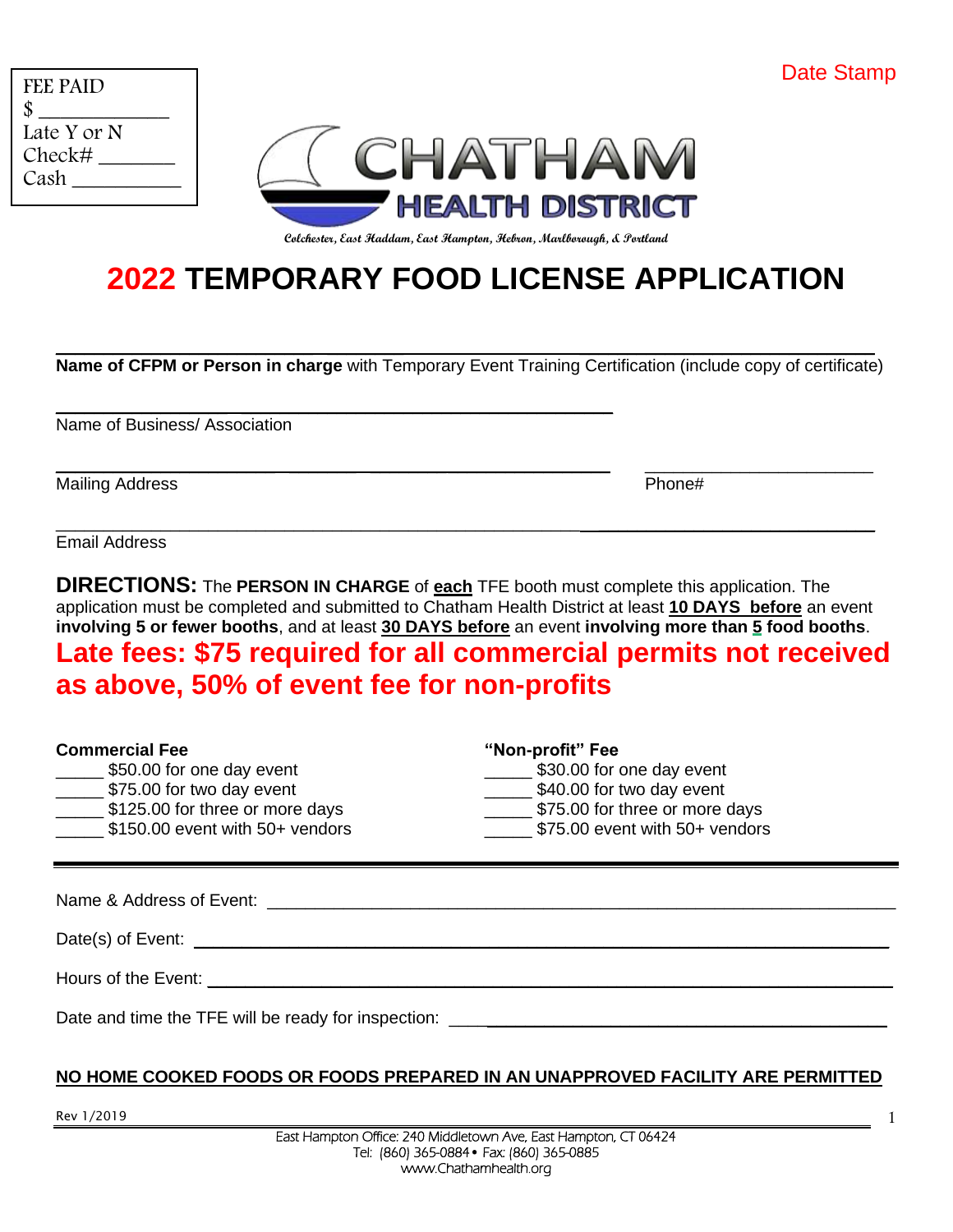### **Provide all of the following**:

- $\Box$  A sketch of booth, tent or trailer and include all equipment.
- □ If more than 5 booths are proposed a drawing of the **entire event area** is required, depicting their TFE site in relation to the potable water supply, electrical sources, the waste water disposal area, lavatories, etc., as well as all food preparation and service areas at the event is required.
- **A COPY of CFPM or Temporary Event Training Certificate for the person in charge**

**Please provide the following information: All questions MUST be answered to determine if your food permit will be approved. (If any of the following questions do not apply please answer with N/A).**

1. Menu: Please list all food and beverage items to be prepared and served at temporary event (attach on separate sheet if necessary)

| 2. Will all food be prepared at the temporary food event?<br>$\frac{1}{2}$ YES<br>$\overline{\phantom{a}}$ NO                                                                                                                                                                                                                                                                                                                                                                                                        |  |  |
|----------------------------------------------------------------------------------------------------------------------------------------------------------------------------------------------------------------------------------------------------------------------------------------------------------------------------------------------------------------------------------------------------------------------------------------------------------------------------------------------------------------------|--|--|
| 3. Describe the food source and operation approach at the event:<br>Note: There shall be no home cooking or home preparation of food offered at temporary food events.<br>All food must be obtained from a licensed and permitted retail or wholesale distributor.<br>a. Food prepared or precooked at a licensed kitchen or restaurant. Yes _____<br>b. Precooked food ordered/purchased or donated by food establishment. Yes _____<br>c. Food will be cooked on the premises. Yes _______ Mobile Vendor Yes _____ |  |  |
| 4. If you answered yes to question 3a or 3b<br>b. Address of licensed establishment <b>contract to the extent of the state of the state of the state of the state of the state of the state of the state of the state of the state of the state of the state of the state of th</b><br>c. Please submit license to Chatham Health District with this application if issued outside the<br><b>Chatham Health District.</b>                                                                                            |  |  |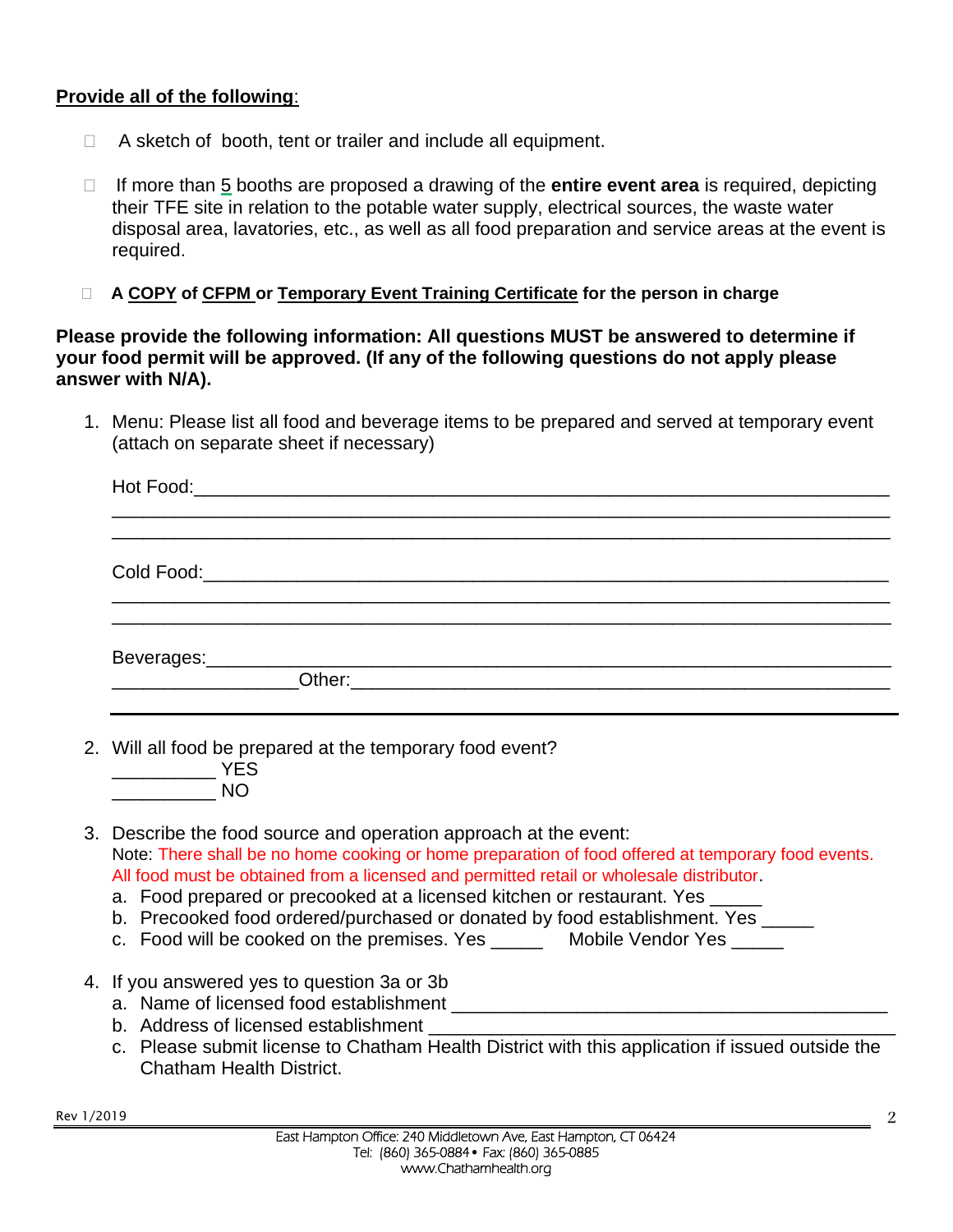| 5. Describe how Potentially Hazardous Foods (PHF) will be transported from the licensed kitchen<br>to the event SAFELY within adequate temperature range (be specific):<br>Cooler with Ice: ______________<br>Thermal Bag: ____________________<br>Other (describe): <u>contract and the contract of the contract of the contract of the contract of the contract of the contract of the contract of the contract of the contract of the contract of the contract of the contract o</u> |
|-----------------------------------------------------------------------------------------------------------------------------------------------------------------------------------------------------------------------------------------------------------------------------------------------------------------------------------------------------------------------------------------------------------------------------------------------------------------------------------------|
| NOTE: record time and temperatures of all products before leaving base of operation (this allows<br>Chatham Health District to allow reheating or rapid chilling of food product onsite rather than discarding<br>food items)                                                                                                                                                                                                                                                           |
| 6. Identify cooking equipment and approach, choose as many as apply:<br><b>Gas Grill</b><br>______Kettle (corn)<br>_____Propane burner/Stove   _____Deep Fr<br>Deep Fryer<br>_____Steamer<br>Conventional Oven                                                                                                                                                                                                                                                                          |
| 7. What heat source will be used to keep food hot at 135 degrees and above?<br>____Electric Steamer<br>_____Chaffing dishes<br>$N/A$ (cold food only)<br><u>Carill</u><br>____Propane Steamer                                                                                                                                                                                                                                                                                           |
| 8. Describe how cold foods will be kept at 41 degrees and below.<br>Commercial cooler/freezer ________Cooler with Ice<br>Lice packs                                                                                                                                                                                                                                                                                                                                                     |
| 9. You are required to have thermometers and a way to sanitize thermometers onsite. Select<br>from items below which you will have onsite:<br>Digital thin probe thermometer <b>Communist Communist Communist Communist Communist Communist Communist Communist</b><br><b>Cooler thermometers</b><br><b>Metal Stem Thermometers</b>                                                                                                                                                     |
| 10. Describe how electricity will be provided to the tempororary food establishment.                                                                                                                                                                                                                                                                                                                                                                                                    |
| 11. List all places (names and addresses) where the food and/or ice is purchased (especially<br>meats, poultry, seafood (shellfish tags must be kept with the product and held for 90 days)).<br>(ie: BJ's Restaurant Depot)                                                                                                                                                                                                                                                            |
| 12. Identify the source of the potable water supply and describe how water will be stored and<br>distributed at the temporary food event. If a non-public water supply is to be used you must<br>submit most recent water tests with this application.                                                                                                                                                                                                                                  |

Rev 1/2019

\_\_\_\_\_\_\_\_\_\_\_\_\_\_\_\_\_\_\_\_\_\_\_\_\_\_\_\_\_\_\_\_\_\_\_\_\_\_\_\_\_\_\_\_\_\_\_\_\_\_\_\_\_\_\_\_\_\_\_\_\_\_\_\_\_\_\_\_\_\_\_\_\_\_\_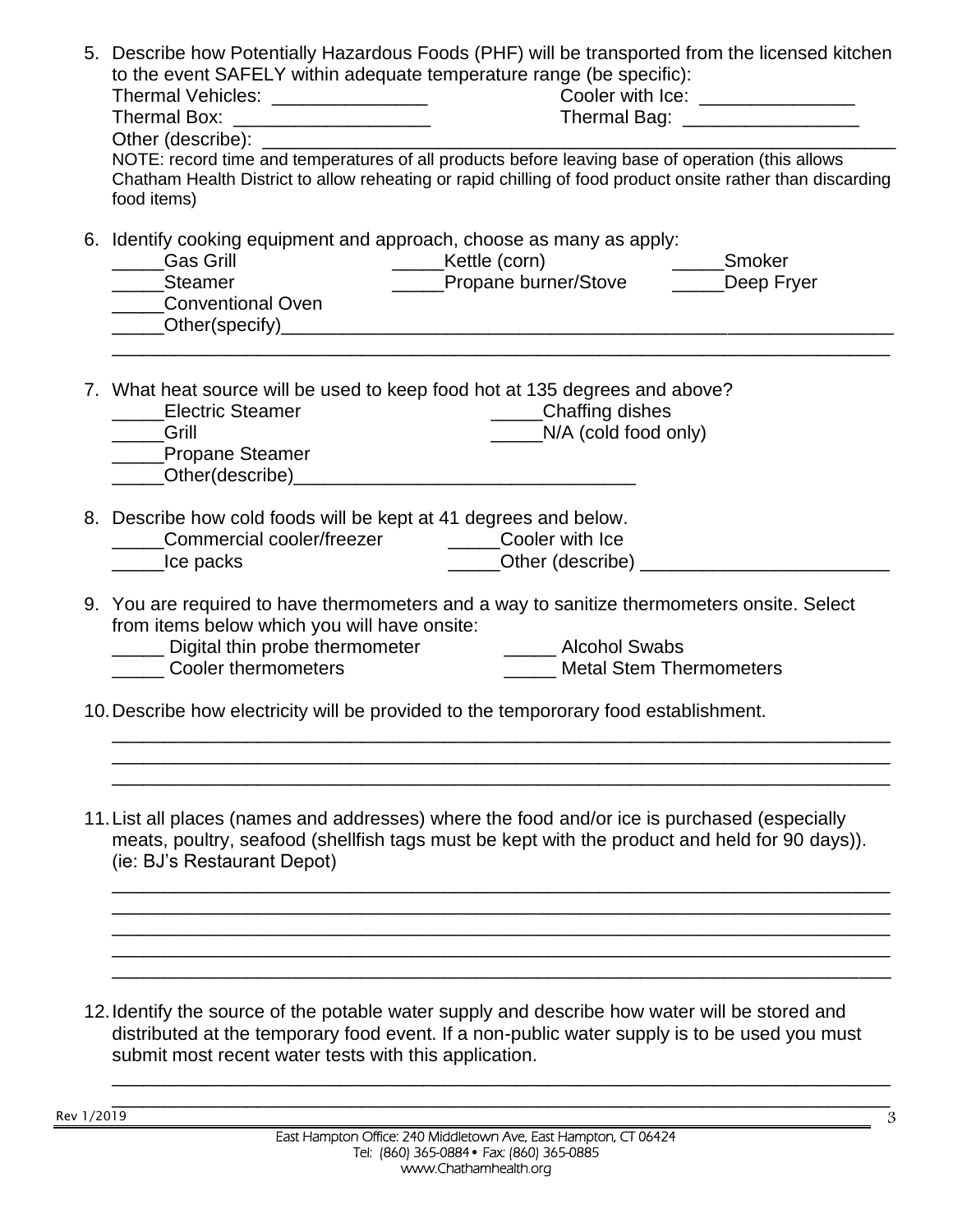- \_\_\_\_\_\_\_\_\_\_\_\_\_\_\_\_\_\_\_\_\_\_\_\_\_\_\_\_\_\_\_\_\_\_\_\_\_\_\_\_\_\_\_\_\_\_\_\_\_\_\_\_\_\_\_\_\_\_\_\_\_\_\_\_\_\_\_\_\_\_\_\_\_\_\_ 13.What will be provided for washing facilities to be used by employees.
	- a. Commercial Electric Portable hand washing station
	- b. Portable hand washing set up: Yes \_\_\_\_\_, MUST include all listed items below:

\_\_\_\_\_\_\_\_\_\_\_\_\_\_\_\_\_\_\_\_\_\_\_\_\_\_\_\_\_\_\_\_\_\_\_\_\_\_\_\_\_\_\_\_\_\_\_\_\_\_\_\_\_\_\_\_\_\_\_\_\_\_\_\_\_\_\_\_\_\_\_\_\_\_\_

- **\_\_\_\_\_** Thermal water tank with Spigot
- \_\_\_\_\_ Waste Water Bucket
- \_\_\_\_\_ Soap
- \_\_\_\_\_ Paper Towels
- 14.How and where will equipment and utensils be washed?
	- a. Commercial ware washing facility on event premises
	- b. Portable 3-bay sink
	- c. Three containers of suitable size (adequate for submerging largest piece of equipment)
	- d. Will bring back to the base of operation to wash (ONLY for events less than 4 hours)
	- e. Not applicable (if using single service utensils or prepackaged foods)
- 15.What type of sanitizer will be used? You must provide corresponding test strips to be sure sanitizer is the correct concentration.
	- Chlorine Sanitizer (bleach and water solution)
	- \_\_\_\_\_ Quaternary ammonium solution
- 16.Waste water and grease disposal: Describe how wastewater will be collected, stored and disposed. NOTE: No waste water or grease is permitted to be disposed of on the ground or down a storm drain.
	- \_\_\_\_\_ Collected by event coordinator \_\_\_\_\_ Bring back to base of operation
- 17.Garbage containers: Describe the number and location of garbage containers.
- 18.Food protection equipment required:
	- a. Tent required if food will be prepared, cooked and dispensed outside
	- b. Food MUST be properly covered, sneeze guards will be required for self-serve or areas open to the public
	- c. Adequate shelves required for storing food and food service items, containers MUST be off the floor

\_\_\_\_\_\_\_\_\_\_\_\_\_\_\_\_\_\_\_\_\_\_\_\_\_\_\_\_\_\_\_\_\_\_\_\_\_\_\_\_\_\_\_\_\_\_\_\_\_\_\_\_\_\_\_\_\_\_\_\_\_\_\_\_\_\_\_\_\_\_\_\_\_\_\_ \_\_\_\_\_\_\_\_\_\_\_\_\_\_\_\_\_\_\_\_\_\_\_\_\_\_\_\_\_\_\_\_\_\_\_\_\_\_\_\_\_\_\_\_\_\_\_\_\_\_\_\_\_\_\_\_\_\_\_\_\_\_\_\_\_\_\_\_\_\_\_\_\_\_\_ \_\_\_\_\_\_\_\_\_\_\_\_\_\_\_\_\_\_\_\_\_\_\_\_\_\_\_\_\_\_\_\_\_\_\_\_\_\_\_\_\_\_\_\_\_\_\_\_\_\_\_\_\_\_\_\_\_\_\_\_\_\_\_\_\_\_\_\_\_\_\_\_\_\_\_ \_\_\_\_\_\_\_\_\_\_\_\_\_\_\_\_\_\_\_\_\_\_\_\_\_\_\_\_\_\_\_\_\_\_\_\_\_\_\_\_\_\_\_\_\_\_\_\_\_\_\_\_\_\_\_\_\_\_\_\_\_\_\_\_\_\_\_\_\_\_\_\_\_\_\_

### 19.Personal Hygiene

| Effective hair restraints (hat or hair net) | No exposed open cuts/wounds |
|---------------------------------------------|-----------------------------|
| Clean outer clothes including apron         | Food grade gloves           |

#### **NOTE: Any personnel with undiagnosed fever, diarrhea, vomiting are prohibited from working 72 Hours after they become symptomatic. If there is any questions regarding this please contact Chatham Health District.**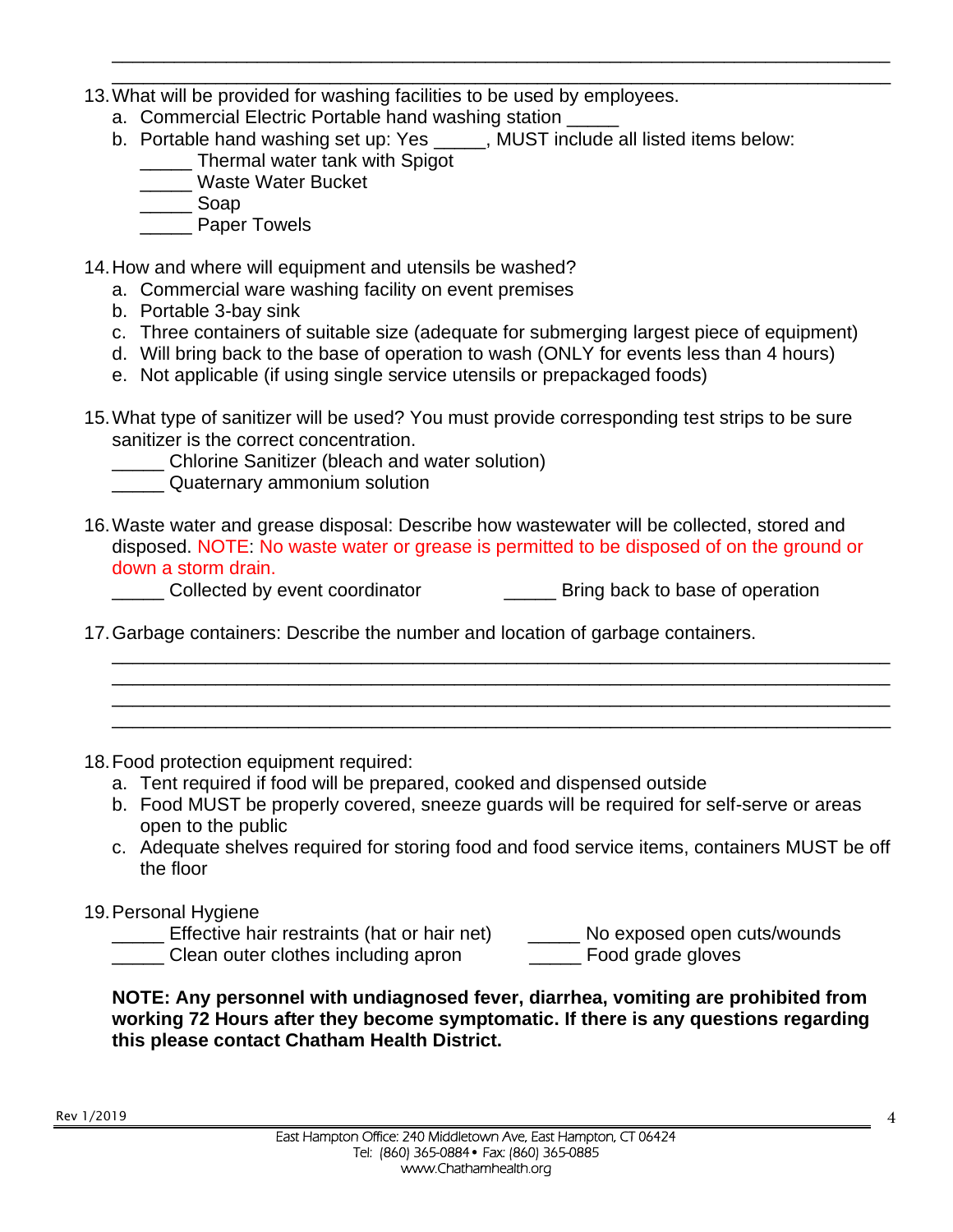20.List all employee/volunteer names, address, phone number, shift worked and duties. Please see employee log attached.

**Statement: I hereby certify that the above information is correct, and I fully understand that any deviation from the above without prior permission from the Chatham Health District may nullify final approval. I certify that I have received and have read the Guidelines for Food Service at Temporary Events and that the above-described establishment will be operated and maintained in accordance with these Guidelines and the Public Health Code of the State of Connecticut. I Certify that I am the responsible party and will be onsite during the event to ensure proper procedures and cleanliness. I understand this is an application only, not a permit until reviewed and signed by a sanitarian.** 

**I will fill out the attached log, Attachment C, and keep it on file for 90 Days.** 

|                                                                      | for office use only for office use only for office use only for office use only for office use only                                                                                                                                  |
|----------------------------------------------------------------------|--------------------------------------------------------------------------------------------------------------------------------------------------------------------------------------------------------------------------------------|
| Training certificate provided and reviewed - Circle one: CFPM or TFE |                                                                                                                                                                                                                                      |
| Date Sanitarian contacted applicant _____________________            |                                                                                                                                                                                                                                      |
|                                                                      |                                                                                                                                                                                                                                      |
|                                                                      |                                                                                                                                                                                                                                      |
|                                                                      | <u>. In the second control of the second control of the second control of the second control of the second control of the second control of the second control of the second control of the second control of the second control</u> |
| APPROVAL: YES NO                                                     | CLASS: I II III IV                                                                                                                                                                                                                   |
|                                                                      |                                                                                                                                                                                                                                      |
|                                                                      |                                                                                                                                                                                                                                      |
|                                                                      |                                                                                                                                                                                                                                      |
|                                                                      |                                                                                                                                                                                                                                      |
|                                                                      |                                                                                                                                                                                                                                      |
|                                                                      |                                                                                                                                                                                                                                      |
|                                                                      |                                                                                                                                                                                                                                      |
|                                                                      |                                                                                                                                                                                                                                      |
| Rev 1/2019                                                           | Ę<br>East Hampton Office: 240 Middletown Ave. East Hampton, CT 06424                                                                                                                                                                 |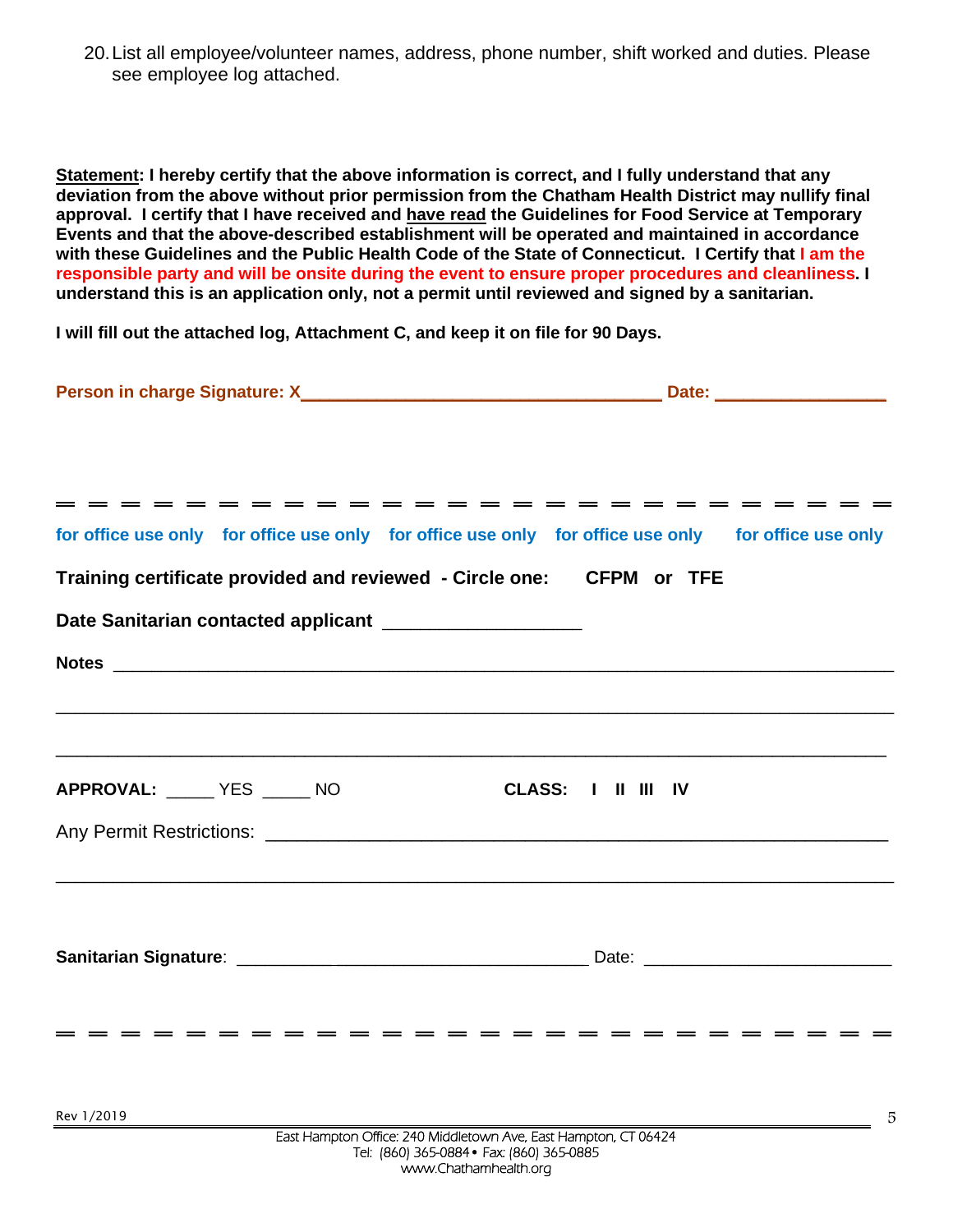# Food Booth Checklist

| In order to prepare for CHD to inspect your booth, please ensure the items below are completed and available.<br>The Inspector will ask to see this form is completed prior to inspection. |  |  |
|--------------------------------------------------------------------------------------------------------------------------------------------------------------------------------------------|--|--|
| Booth Name                                                                                                                                                                                 |  |  |
| Completed Worker Sign-in Form                                                                                                                                                              |  |  |
| Water from approved source (backflow preventer and food grade hoses when needed)                                                                                                           |  |  |
| Waste water disposed of in an approved manner (not on the ground)                                                                                                                          |  |  |
| Restroom facilities sanitary and convenient for food workers (hand washing station encouraged)                                                                                             |  |  |
| Hand washing facilities with hot water from dispenser with spigot, liquid soap, paper towels, waste<br>water container and trash can.                                                      |  |  |
| Trash cans convenient, emptied regularly in a sanitary way and location.                                                                                                                   |  |  |
| Adequate and calibrated food thermometers, alcohol wipes/sanitizers                                                                                                                        |  |  |
| Working thermometers for all cold holding units.                                                                                                                                           |  |  |
| Working and clean facilities to keep cold foods cold (<41°F internal temperature)                                                                                                          |  |  |
| Facilities to cook and keep food hot (>135°F for internal holding temperatures)                                                                                                            |  |  |
| Food cooked and held at proper temperatures and staff knowledge of temperatures                                                                                                            |  |  |
| Food protected at all times (covered and off the ground)                                                                                                                                   |  |  |
| Separate areas and/or utensils/cutting boards for poultry, meats, seafood, and non PHF                                                                                                     |  |  |
| Wiping rags in clean, labeled bucket with sanitizer                                                                                                                                        |  |  |
| Minimizing bare hand contact and frequent hand washing                                                                                                                                     |  |  |
| Staff attire-hairnets or hats, clothing clean and covered by apron, minimal jewelry, closed toed shoes,<br>no exposed cuts, burns or open wounds                                           |  |  |
| Establishment clean                                                                                                                                                                        |  |  |

**Completed by X**\_\_\_\_\_\_\_\_\_\_\_\_\_\_\_\_\_\_\_\_\_\_\_\_\_\_\_\_